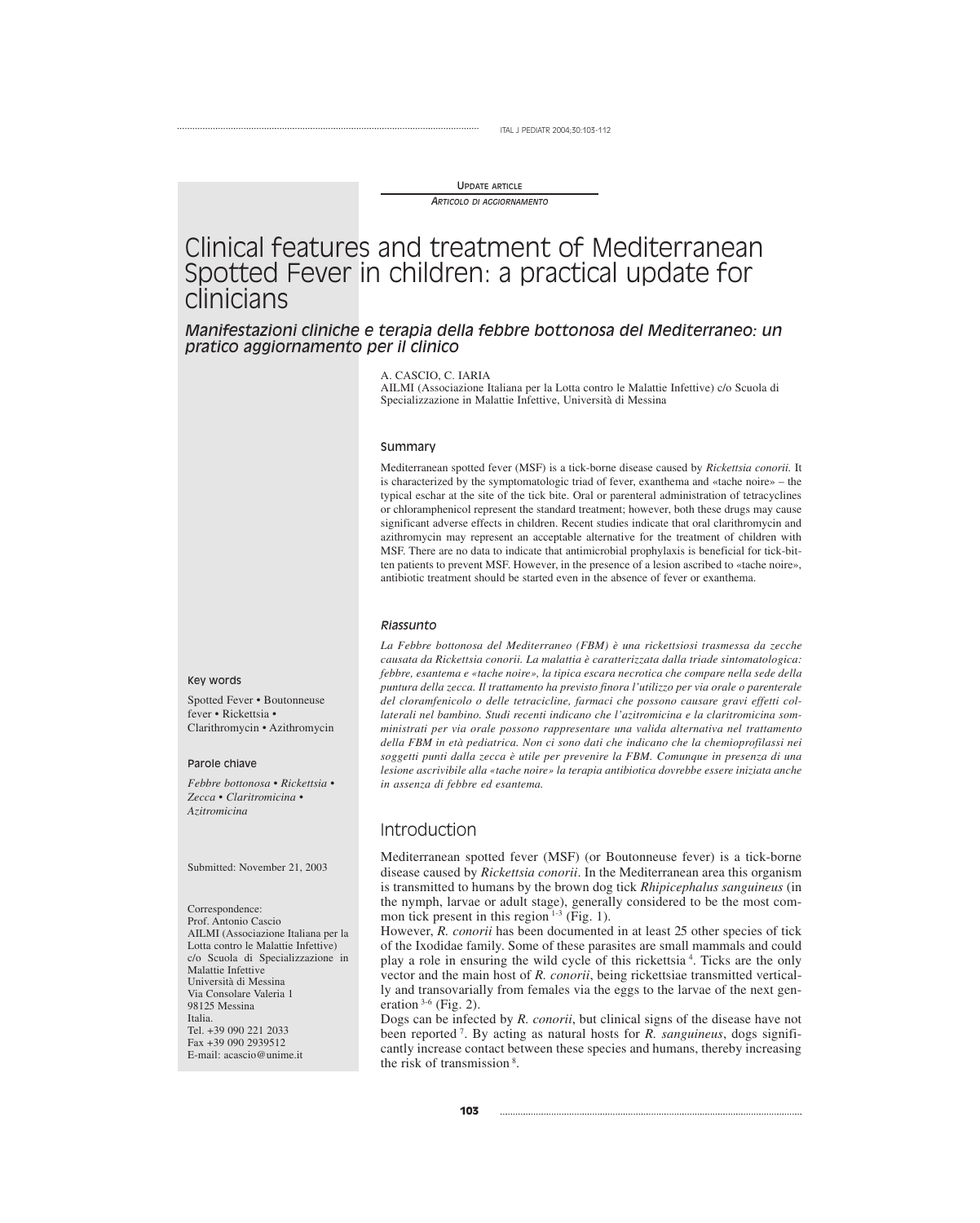

Interestingly, the number of cases of MSF in Italy and elsewhere appears to have increased over the past 20 years 9-10 (Fig. 3). Sporadic cases as a result of tourism have been diagnosed in other countries <sup>11</sup> and in North America, where MSF is the most frequently imported rickettsiosis 12. Many factors have been called into play to explain the increase in the number of cases  $4$  (Tab. I). In Italy the regions with the highest incidence are Sicily and Sardinia; in 1998, an average of 8.8 cases occurred every 100,000 people in Sicily, compared with the national average of 1.6 cases per 100,000 people. The seasonal peak of the disease (June through September) occurs during maximal activity of immature stage ticks  $^{13}$  14 (Fig. 4).

### Clinical features

The infecting tick bite is painless, and the tick is usually unnoticed, especially in the case of smaller larvae or nymphs . When not engorged, at these stages ticks are smaller than a pinhead. A history of tick bite is an im-

portant finding but is often absent. In several cases of MSF, ticks were found at the site of a bite on patients who had been ill for several days. The patients simply had not noticed the presence of ticks, which must have been attached for more than 10 days, since the incubation period for the disease is usually 7 days <sup>15 16</sup>.

MSF is characterized by a symptomatologic triad: fever, exanthema and «tache noire». The onset of fever is generally sudden, and in typical cases body temperature is  $> 39$  °C. Usually exanthema ensues 2-3 days after the fever and rarely later than the  $5<sup>th</sup>$  day. Exanthema is initially macular and sparse and generally appears first on the wrists and ankles, spreading rapidly to the palms and soles (Fig. 5); it subsequently becomes maculopapular and extends to the trunk and less frequently to the face, often turning red-purple in color. In some patients only a few lesions resembling mosquito bites may be present, in others the exanthema may be petechial or purpuric and rarely papulovesicular <sup>1</sup>. While papulovesicular exanthema seen in MSF cases may be explained by variant strains of *R. conorii* or, alternatively, by an unusual host response to the infection, it cannot be excluded that it might be caused by other *Rickettsia* species, and serologically "positive" results may be due to cross-reactions. For example, *R. akari*, the agent of rickettsialpox, is a possible cause of papulo-vesicular exanthema. While this organism has never been isolated in Italy, it has recently been reported in Croatia<sup>15</sup>.

The «tache noire», the typical eschar at the site of the tick bite, is present in about 70% of cases (Fig. 6). It is generally – but not necessarily – a single lesion (Fig. 7); the most common localizations of tache noire seen in a large series are shown in Figure 8. On the scalp the «tache noire» is often surrounded by an area of alopecia (Fig. 9). Lymph nodes draining the skin site of the tick bite can be tender and slightly painful on palpation. Arthralgia and/or myalgia generally involve the joints and the muscles of the lower limbs, but only rarely do they restrict mobility. Arthritis generally affects a single joint of the lower limb with moderate signs of inflammation (slight tenderness, erythema, and swelling and pain on motion). Arthralgia is more severe in adults. Headache is a rare complaint in children, while it is a typical symptom of the disease in adults <sup>2</sup> .

Non-exanthematic forms can occur, and, in these cases, the only signs of infection can be the presence of lymphadenopathy and/or tache noire and/or fever<sup>1</sup>. Nonexanthematic forms may at least in part explain the discrepancy between the high prevalence of seropositivity and the prevalence of the disease documented in some studies  $10$ .

In the Western Hemisphere, the Rocky Mountain spotted fever (RMSF), caused by *Rickettsia rickettsii*, can be a severe disease, but MSF is generally milder. Historical studies have shown that MSF can lead to 10-14 days of fever if untreated, and that it is rarely fatal in children 2 . Severe forms of the disease have been reported in 6% of patients, especially adults with one of the following conditions: diabetes, cardiac disease, chronic alco-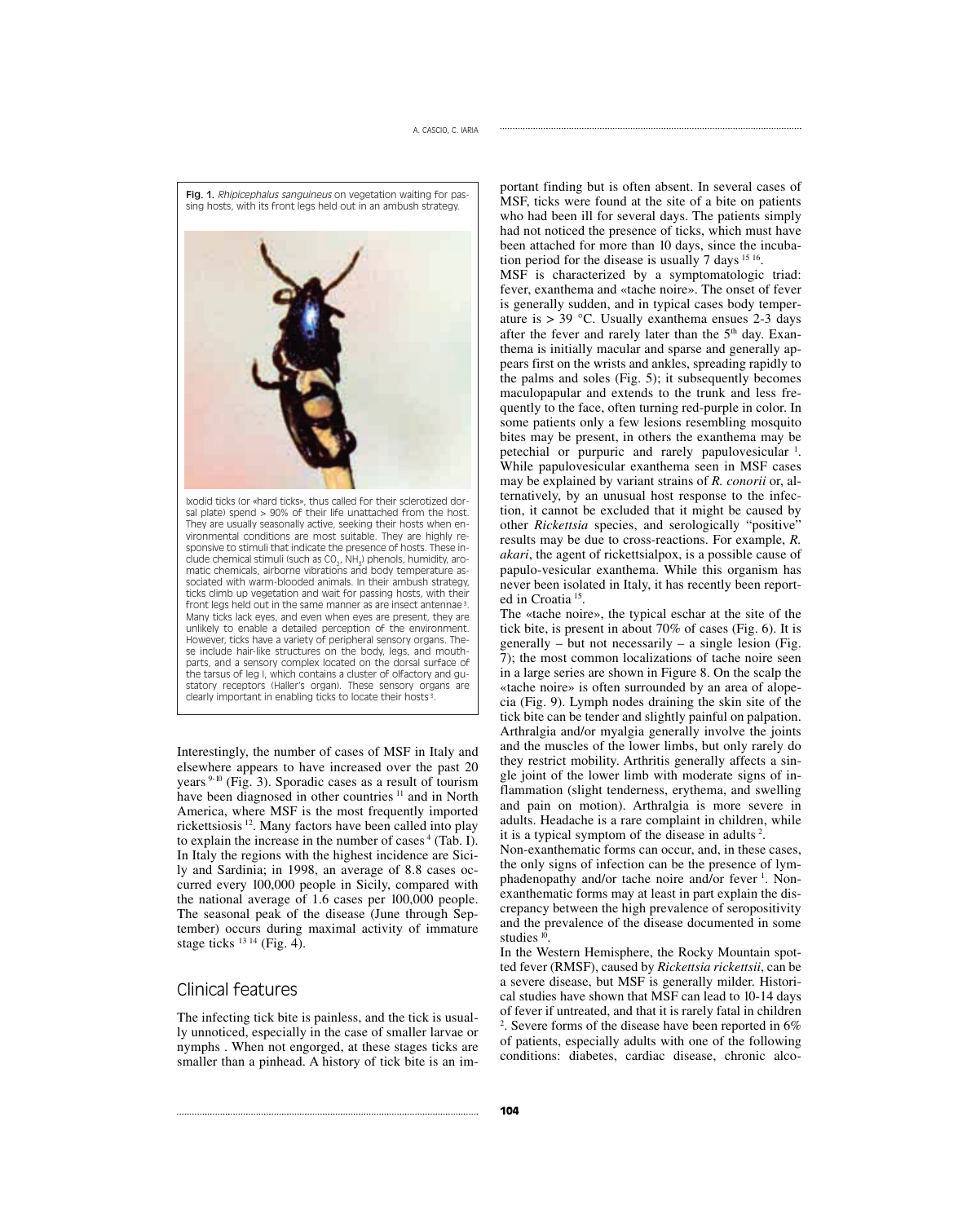

The life cycle of ixodid ticks is a 3-host one, with a single host chosen at each feeding stage of the tick (larva, nymph, and adult). At each developmental stage the tick searches for a host, attaches to it, and then feeds over a period of several days. Once replete, the tick drops off the host and looks for a place where it can digest its blood meal. The tick can then moult to the next stage, or enter diapause, a condition in which metabolism is reduced and development delayed 3.

The life cycle is usually completed in 2-3 years, but may take from 6 months to 6 years, depending on environmental conditions, including temperature, relative humidity, and photoperiod. Mating generally occurs on the host. Gravid females lay thousands of eggs on the grass (4-6 weeks). Eggs hatch into larvae (4-6 weeks); next, engorged larvae shelter in grass and moult into nymphs (4-6 weeks); finally, engorged nymphs shelter in the grass and moult into adults (10-20 weeks)<sup>3</sup>. The transmission cycle of R. conorii is shown in the dashed circle. Infection with R. conorii can induce in R. sanguineus mortality, severe malformations and alterations in the feeding behavior (delayed engorgement)<sup>6</sup>.

The adult stage of the brown dog tick Rhipicephalus sanguineus is very host-specific; it rarely bites humans 13. Larval and nymph stages are usually less specific in their choice of the host and bite humans more often than adult ticks do.

Before feeding, a tick may wander around on its host for several hours. It inserts only its hypostome into the skin, inoculating the host with various substances produced by the salivary glands, creating a feeding pool. During the first 24-36 h of attachment, there is little or no ingestion of blood.

The salivary secretions produced by ixodid ticks include a kind of cement to anchor the mouthparts to the skin of the host; enzymes; vasodilators; and anti-inflammatory, antihemostatic, and immunosuppressive substances. These facilitate successful blood feeding, and an anesthetic in the saliva makes the bite of Ixodid ticks usually painless 3.

The feeding period of ixodid ticks is quite long, requiring 2-15 days for a complete blood meal to be ingested; the length of the ingestion period depends on different factors, such as the species of tick, the feeding stage, the type of host, and attachment site. After an initial slow feeding phase (3-4 days) a period of rapid engorgement follows (1-3 days) during which the body weight of ticks, particularly females, may increase up to 120-fold. While feeding, blood sucking and salivation alternate and, at the end of the rapid engorgement phase, regurgitation occurs frequently, thus increasing the transmission of infectious agents.

holism, glucose-6-phosphate dehydrogenase deficiency, end stage kidney disease. Mortality rate may reach 2.5%. Patients with malignant forms have a petechial rash and neurological, renal, and cardiac problems; this is especially the case in elderly people 16.

Israeli spotted fever caused by *R. israeli* is more severe than MSF. It is characterized by more frequent purpuric rash, thrombocytopenia, hyponatriemia and systemic complications, such as pneumonia, nephritis, encephalopathy, and occasional fatalities also in children; unlike MSF there is no «tache noire»  $16$ . Initially, the distribution of Israeli spotted fever rickettsia appeared to be restricted to Israel, but more recently the organism has also been isolated from patients with MSF in Portugal <sup>17</sup> and from *R. sanguineus* ticks collected in 1990 in western Sicily 18.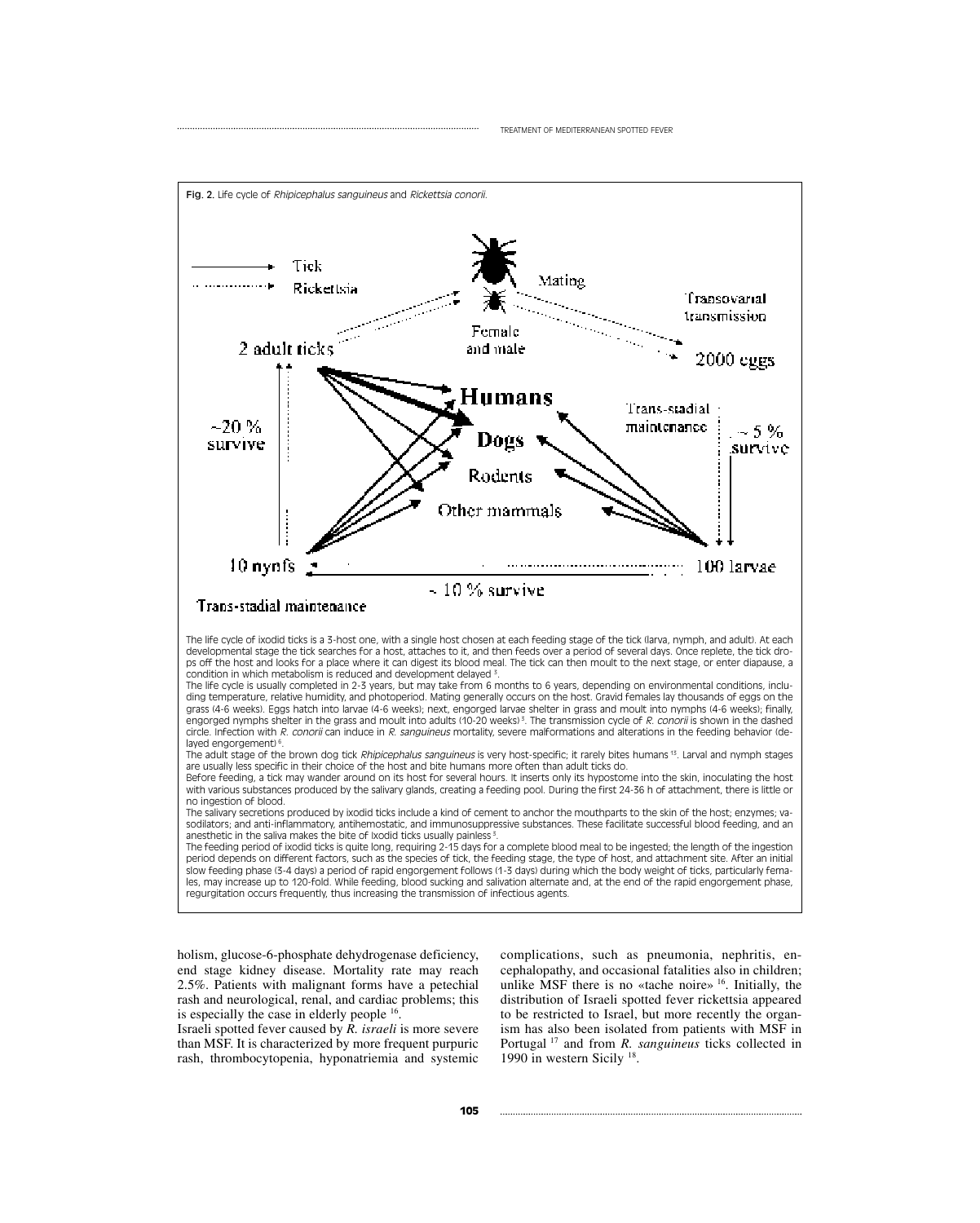



## Laboratory findings

The main laboratory findings are a slight increase in transaminases and mild thrombocytopenia. Recently we have demonstrated that serum concentrations of tumor necrosis factor alpha and interferon gamma are lower in children with non-exanthematic or mild exanthematic forms as compared to children with typical exanthema 19. These two cytokines play an important role in the defense against *R. conorii*, and are associated with the vasculitis that characterizes MSF. Milder forms could be due to a reduced activation of the immune system, resulting in a minimum albeit sufficient dose of the two cytokines to be able to destroy *R. conorii* and cause only slight tissue damage.

The Weil-Felix test was the first assay used to diagnose MSF and other rickettsioses. It is based on serological cross-reactions between sera from patients affected by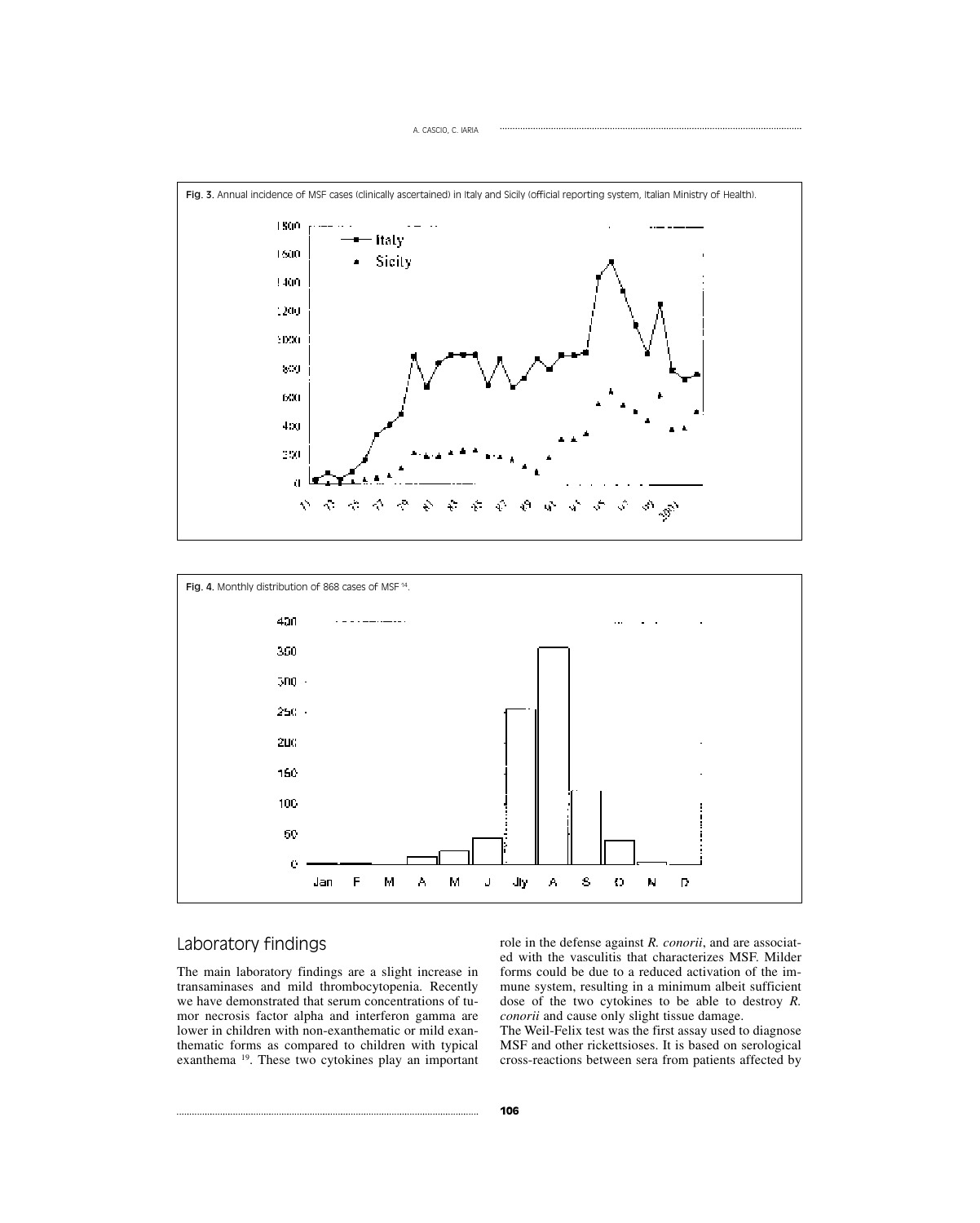| <b>Tab. I.</b> Factors alleged to explain the increase in MSF <sup>4</sup> . |  |
|------------------------------------------------------------------------------|--|
| • Increased number of ticks                                                  |  |
| Climatic changes, i.e. «Global warming»                                      |  |
| Lack of rainfalls                                                            |  |
| Forbidden use of D.D.T.                                                      |  |
| Fauna changes                                                                |  |
| Decreased number of tick predators                                           |  |
| Increase in wild rodents and stray dogs                                      |  |
| • Increased contact with ticks                                               |  |
| Urban expansion towards rural parts of endemic areas                         |  |
| Increased leisure activities (camping)                                       |  |
|                                                                              |  |
| Increased number of pet-dogs                                                 |  |

rickettsial infection and somatic antigens of three *Proteus* strains: *P. vulgaris* OX2 (*R. conorii*), *P. vulgaris* OX19 (*R. rickettsii*), and *P. mirabilis* OXK (*O. tsutsugamushi*). This test lacks sensitivity and specificity. It could be used only as first line testing in rudimentary hospital laboratories. Today, the most commonly used



serological test is the IFAT <sup>16</sup>. However, in our experience, only titers  $\langle 1:80 \rangle$  of specific IgM are generally present at the onset of the disease; we have seen such low levels in other systemic diseases as well (unpublished data). Confirmation of the diagnosis of MSF thus requires documentation of a seroconversion 3-4 weeks after the onset of symptoms  $<sup>1</sup>$ .</sup>

Recently, a shell vial system has been devised that allows detections of rickettsiae in blood within just  $48 \pm$ 72 h<sup>20</sup>; subsequently, an immunomagnetic procedure has been developed for the isolation of circulating endothelial cells in blood, that allows the confirmation of MSF in about 3.5  $h^{21}$ . A sensitive and specific PCR test based on sequences of the 17-kD protein gene of *R. conorii* has been developed by Leitner et al.<sup>22</sup>. However, these procedures are restricted to specialized laboratories.

Because of the frequent lack of several classical clinical and laboratory findings, a diagnosis score has been proposed to facilitate the diagnosis of this disease 23. (Tab. II).

## Therapy

Members of the genus *Rickettsia* are obligate intracellular bacteria, and the main feature of MSF is generalized vasculitis with localization of *R. conorii* in the cytoplasm of endothelial cells <sup>16</sup>. Effective intracellular concentrations of antimicrobials are therefore considered the «sine qua non» for successful treatment for this disease.

Until now there has not been a gold-standard therapy for children with rickettsial diseases. Standard treatment for MSF was the oral or parenteral administration of tetracyclines or chloramphenicol, drugs that achieve good membrane penetration and concentrate within the cytoplasm. However, both drugs can have significant adverse effects in children. Tetracyclines can cause staining of the teeth and bone toxicity  $24$ ; chloramphenicol can cause gray-baby syndrome, aplastic anemia, and acute hemolytic anemia in patients with the Mediterranean form of glucose-6-phosphate dehydrogenase (G6PD) deficiency 25-27. Nevertheless, doxycycline is the treatment of choice for children aged  $\lt 8$ years with RMSF 28.

Until 2000 chloramphenicol was considered «the lesser of two evils», and this antibiotic was used as the drug of choice for the treatment of MSF in children<sup>1</sup>. The macrolides clarithromycin, azithromycin, roxithromycin, and josamycin, which are often used to treat infections in children, lack such adverse effects. The few studies that have evaluated the «in vitro» activity of these drugs against *R. conorii* 29-31 suggest that clarithromycin and azithromycin may be of interest for their better pharmacological and pharmacokinetic properties compared to other macrolides <sup>30</sup>. Recently, 14 hydroxy-clarithromycin, the primary metabolite of clarithromycin, has been demonstrated to attain serum concentrations 3 times greater than its MIC 29 30. Moreover, the combination of clarithromycin and its 14-hydroxy metabolite have been shown to produce MICs and postantibiotic effects greater than those associated with the use of clarithromycin alone <sup>29</sup>. Since azithromycin achieves high intracellular concentrations and has a particularly long intracellular half-life, it may therefore be possible to: 1) reduce doses; 2) prolong the interval between each administration; and 3) shorten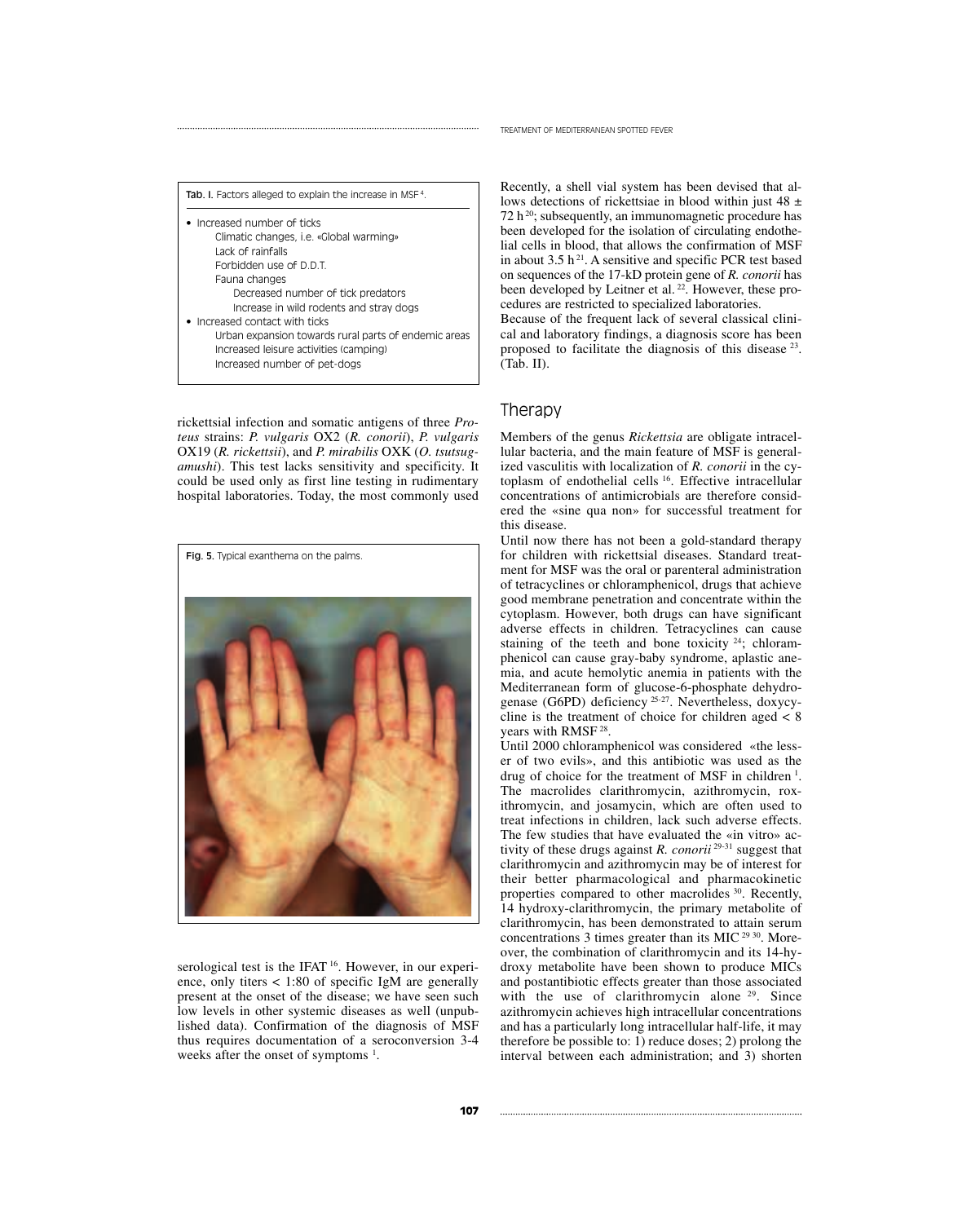



the duration of administration, compared to other drug treatments 32. Given this background information, we undertook an RCT comparing the efficacy and safety of clarithromycin versus chloramphenicol to treat MSF in children, and found that clarithromycin was significantly more effective than chloramphenicol  $^{33}$  (Fig. 10). Subsequently we conducted another RCT to compare the safety and efficacy of clarithromycin versus those of azithromycin. We were unable to demonstrate significant differences between the two treatment groups in terms of time to defervescence and disappearance of other symptoms 34.

Other three RCTs have been performed to compare macrolides for the treatment of MSF in children 35-37. In all these studies, the drugs were administered orally, and the clinical response to the different antibiotic treatments was evaluated on the basis of the pattern of body temperature and the improvement of the clinical signs and symptoms of the disease. Only the study <sup>33</sup> that compared the efficacy of clarithromycin versus chloramphenicol obtained better (statistically significant) results for the clarithromycin group. On the other hand, only one of the other studies  $36$  showed that tetracycline hydrochloride is better than erythromycin stearate. However, erythromycin displayed an «in vitro» activity against *R. conorii* that was not as potent as that of newer macrolides, such as clarithromycin<sup>29 30 38-41</sup>.

In conclusion, clarithromycin and azithromycin could be acceptable therapeutic alternatives to chloramphenicol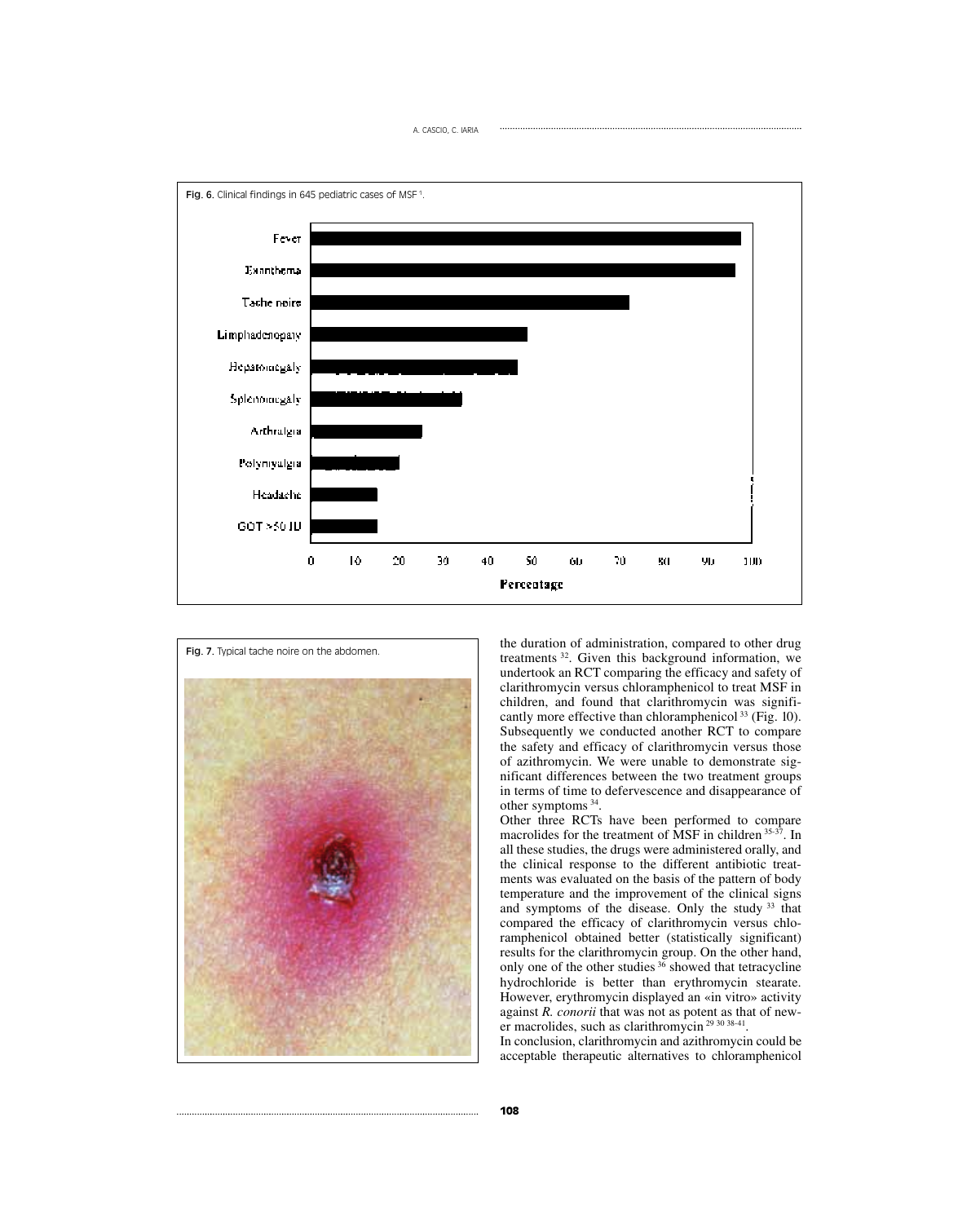



and tetracyclines for children aged < 8 years with MSF. Since azithromycin has a long half-life, it offers the advantages of administration in a single daily dose and a shorter duration of therapy, which could increase compliance in children. Further evaluation of macrolides in patients with severe symptoms or more severe illness should be undertaken. Because these drugs have not been tested as treatment for RMSF or other rickettsioses, their use for these diseases is not recommended. Although macrolides should not be used to treat MSF in adults until RCTs have demonstrated at least the

same efficacy of chloramphenicol or tetracyclines, their use could be recommended during pregnancy. As far as children are concerned, we think that until large studies in open populations will confirm the results of the RCTs performed  $33 \frac{34}{7}$ , clarithromycin (7.5) mg/kg b.i.d.) and azithromycin (10 mg/kg once a day) should be administered until at least 48 hours after defervescence. In case of neurological signs, tetracyclines (minocycline or doxycycline) or chloramphenicol should be given at any age.

## What to do in case of a tick bite

The tick should be removed using rounded forceps and – should immature ticks be found – with the help of a magnifying glass. The mouthparts of the ticks must be grasped as close to the skin as possible, and the tick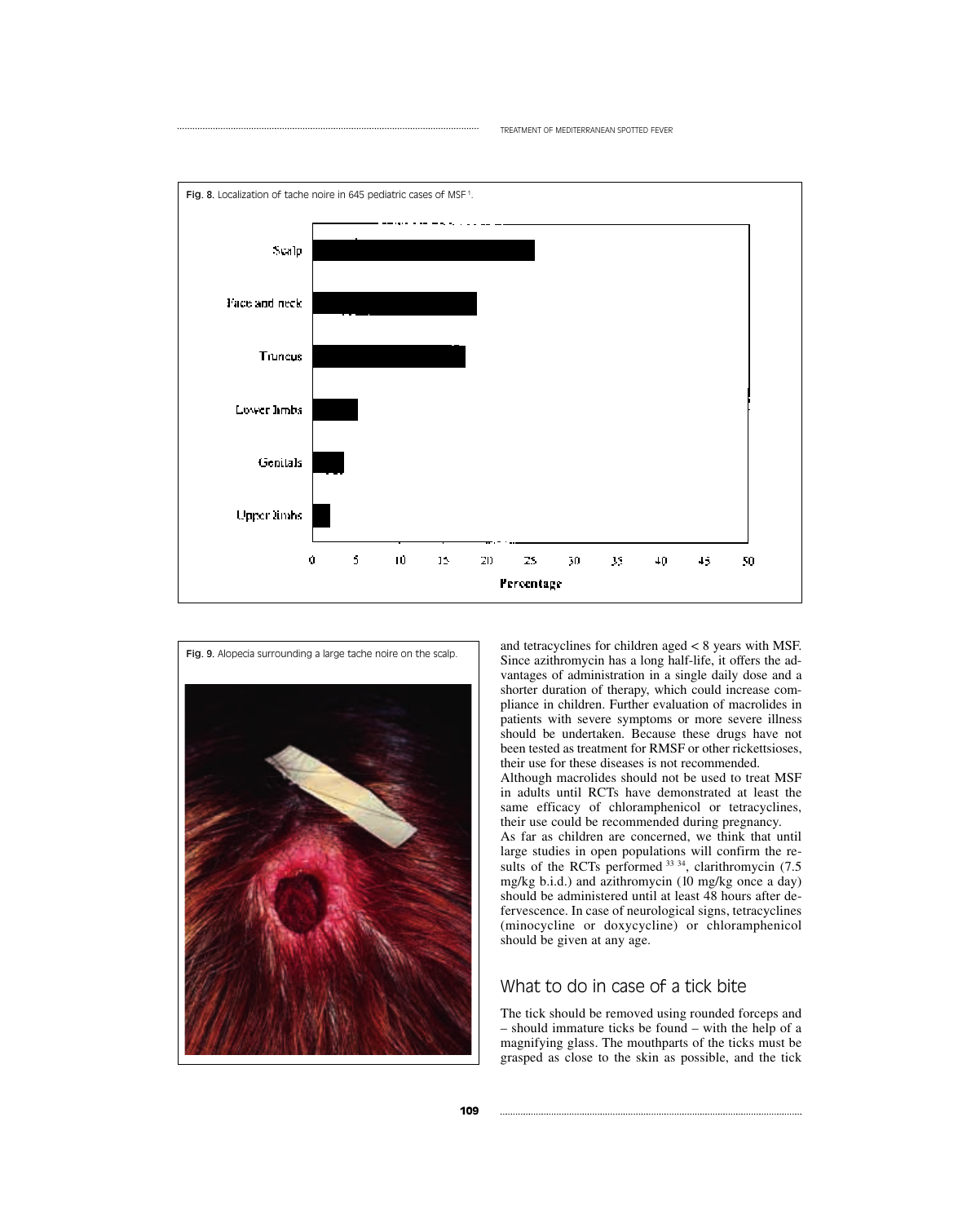

| Diagnostic criterion                                                     | Points         |  |  |
|--------------------------------------------------------------------------|----------------|--|--|
| Epidemiologic criteria                                                   |                |  |  |
| Living or recent travel in endemic area                                  | 2              |  |  |
| Onset between May and September                                          | $\overline{2}$ |  |  |
| Contact with dog ticks                                                   | $\overline{2}$ |  |  |
| Clinical criteria                                                        |                |  |  |
| Fever above 39 °C                                                        | 5              |  |  |
| «Tache noire»                                                            | 5              |  |  |
| Maculopapular or purpuric eruption                                       | 5              |  |  |
| Two of the three clinical criteria                                       | 3              |  |  |
| All three clinical criteria                                              | 5              |  |  |
| Non specific biological criteria                                         |                |  |  |
| Platelet count $<$ 150 x 10 <sup>9</sup> /liter                          |                |  |  |
| Liver enzymes (AST or ALT) $>$ 50 IU/liter                               | 1              |  |  |
| Bacteriological criteria                                                 |                |  |  |
| Detection of R. conorii in skin biopsy by using immunofluorescence assay | 25             |  |  |
| Isolation of R. conorii from blood                                       | 25             |  |  |
| Serological criteria (immunofluorescence)                                |                |  |  |
| Single serum sample with total Ig of $\geq 1:128$                        | 5              |  |  |
| Single serum sample with IgG of $\geq$ 1:128 and IgM of $\geq$ 1:64      | 10             |  |  |
| Two serum samples with fourfold titer elevation within 2 weeks           | 20             |  |  |

must then be pulled upward, perpendicular to the surface, with a steady pressure<sup>3</sup>.

After the tick has been removed, the bite site should be disinfected thoroughly. It is not advisable to remove ticks by using the fingers instead of forceps, or try and kill them in situ with lighted cigarettes, petroleum jelly, or suntan oil: these methods, in fact, may increase the risk of regurgitation by the tick and, consequently, the transmission of infectious agents <sup>3</sup> .

It should be kept in mind that only about 10% of *R. sanguineus* are infected by *R. conorii* in areas in which MSF is endemic; in addition, the risk of transmission of a bacterial disease by a tick increases with the duration of attachment and generally requires 24-48 h. The degree of tick engorgement or the time from tick exposure to its detection may help define the likely duration of the attachment and the risk of disease transmission. There are no data to indicate that antimicrobial pro-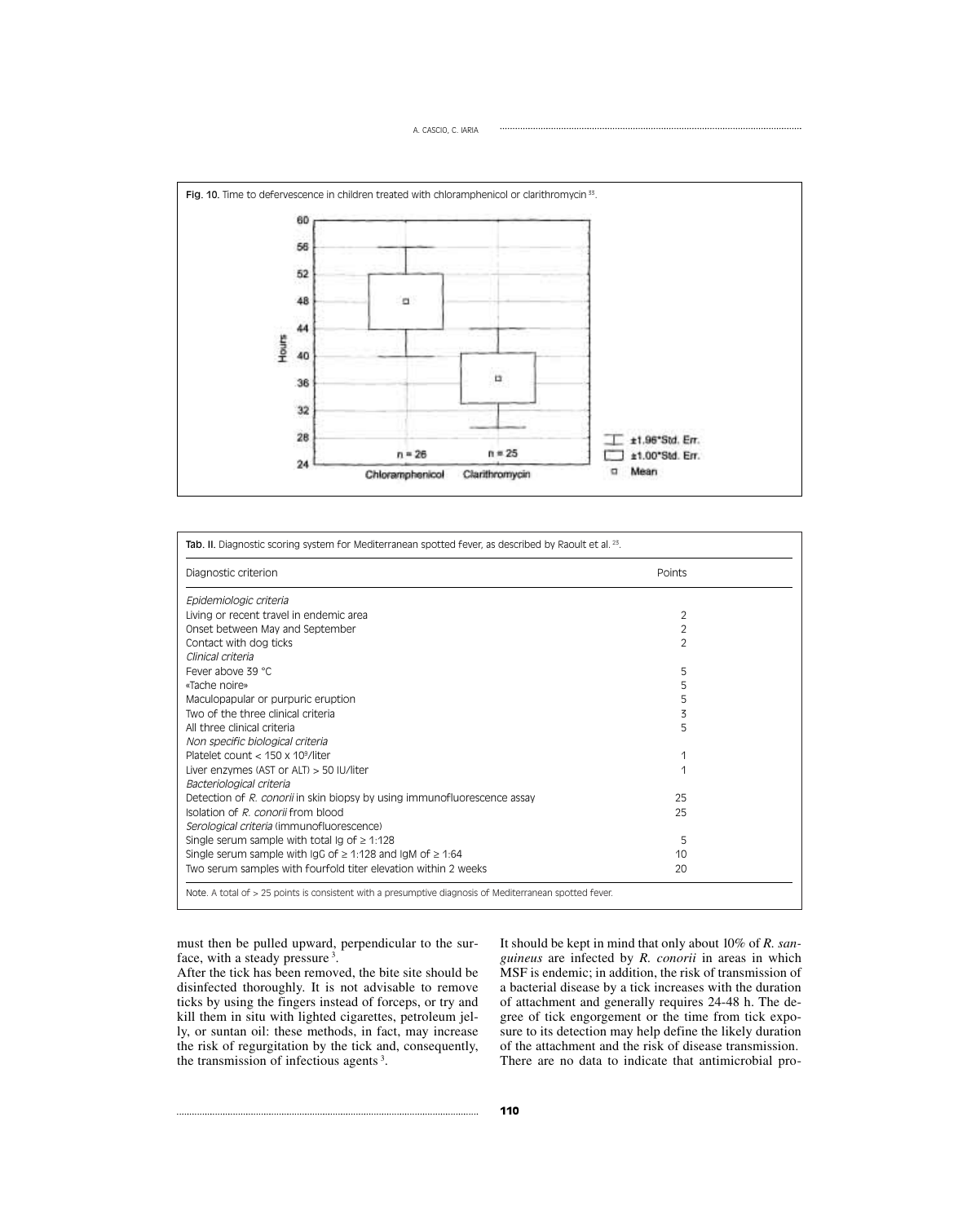| Reference | Drugs and regimens studied            | No. of<br>patients | Outcome                      |
|-----------|---------------------------------------|--------------------|------------------------------|
| 35        | Erythromycin stearate, 10 days        | 81                 | more rapid disappearance     |
|           | $(12.5 \text{ mg/kg} q.i.d)$ vs.      |                    | of fever and symptoms        |
|           | tetracycline hydrochloride,           |                    | in the group treated with    |
|           | 10 days (10 mg/kg g.i.d.)             |                    | tetracycline                 |
| 36        | Azithromycin, 3 days                  | 30                 | no statistically significant |
|           | (10 mg/kg once a day) vs.             |                    | differences in time to       |
|           | doxycycline, 5 days                   |                    | defervescence                |
|           | (5 mg/kg once a day)                  |                    |                              |
| 37        | Doxycycline, 1 day                    | 32                 | no statistically significant |
|           | (2.5 mg/kg b.i.d.) vs. josamycin,     |                    | differences in time          |
|           | 5 days (25 mg/kg b.i.d.)              |                    | to defervescence             |
| 33        | Clarithromycin, 7 days                | 46                 | more rapid disappearance     |
|           | (7.5 mg/kg b.i.d.) vs.                |                    | of fever in the group        |
|           | chloramphenicol, 7 days               |                    | treated with clarithromycin  |
|           | $(12.5 \text{ mg/kg} \text{ q.i.d.})$ |                    |                              |
| 34        | Azithromycin, 3 days                  | 87                 | no statistically significant |
|           | (10 mg/kg once a day) vs.             |                    | differences in time          |
|           | clarithromycin, 7 days                |                    | to defervescence             |
|           | $(7.5 \text{ mg/kg b.i.d.})$          |                    |                              |

phylaxis is beneficial for tick-bitten patients to prevent MSF or other rickettsioses, Lyme disease and tularemia<sup>3</sup>. However, patients should be alerted on the signs and symptoms of tick transmitted diseases and

#### References

- <sup>1</sup> Cascio A, Dones P, Romano A, Titone L. *Clinical and laboratory findings of boutonneuse fever in Sicilian children.* Eur J Pediatr 1998;157:482-6.
- <sup>2</sup> Cascio G, Titone L. *Rickettsiosi*. In: Introzzi P, ed. *Enciclopedia medica italiana*. Florence: Utet Edizioni Scientifiche 1987:1364-90.
- <sup>3</sup> Parola P, Raoult D. *Ticks and tickborne bacterial diseases in humans: an emerging infectious threat.* Clin Infect Dis 2001;32:897-928.
- <sup>4</sup> Cascio A, Scarlata F, Giordano S, Bosco M, Cascio G. *Mediterranean spotted fever in Sicily. Epidemiological and clinical considerations with regard to a pediatric series.* Mediterr J Infect Parasitic Dis 1994;9:75-81.
- <sup>5</sup> Randolph SE. *Ticks are not insects: consequences of contrasting vector biology for transmission potential.* Parasitology Today 1998;14:186-91.
- <sup>6</sup> Santos AS, Bacellar F, Santos-Silva M, Formosinho P, Gracio AJ, Franca S. *Ultrastructural study of the infection process of Rickettsia conorii in the salivary glands of the vector tick Rhipicephalus sanguineus*. Vector Borne Zoonotic Dis 2002;2:165-77.
- Shaw SE, Day MJ, Birtles RJ, Breitschwerdt EB. *Tick-borne infectious diseases of dogs*. Trends in Parasitology 2001;17:74-80.
- <sup>8</sup> Mumcuoglu KY, Frish K, Sarov B, Manor E, Gross E, Gat Z, Galun R. *Ecological studies on the brown dog tick Rhipicephalus sanguineus (Acari, Ixodidae) in southern Israel and its relationship to spotted-fever group rickettsiae*. J Med Entomol 1993;30:114-21.
- <sup>9</sup> Mansueto S, Tringali G, Walker DH. *Widespread simultaneous increase in the incidence of spotted fever group rickettsioses.* J Infect Dis 1986;154:539-40.

seek medical help in case of contact.

In the presence of a lesion ascribed to «tache noire» we recommend to start antibiotic treatment even if fever or exanthema are not present.

- <sup>10</sup> Walker DH, Fishbein DB. *Epidemiology of rickettsial diseases.* Eur J Epidemiol 1991;7:237-45.
- <sup>11</sup> Staszewski S, Helm FB, Stille W. *Autochthonic Mediterranean spotted fever in West Germany*. Lancet 1984;II:1466.
- <sup>12</sup> McDonald JC, MacLean JD, McDade JE. *Imported rickettsial disease: clinical and epidemiological features*. Am J Med 1988;85:799-805.
- <sup>13</sup> Gilot B, Laforge ML, Pichot J, Raoult D. *Relationships between the Rhipicephalus sanguineus complex ecology and Mediterranean spotted fever epidemiology in France*. Eur J Epidemiol 1990;6:357-62.
- <sup>14</sup> Cascio A, Colomba C. *Macrolides in the treatment of children with Mediterranean spotted fever*. Infez Med 2002;10:145-50.
- Radulovic S, Feng H, Morovic M, Crocquet-Valdes P, Walker DH. *Isolation of Rickettsia akari from a patient in a region where Mediterranean spotted fever is endemic.* Clin Infect Dis 1995;22:216-20.
- <sup>16</sup> Raoult D, Roux V. *Rickettsioses as paradigms of new or emerging infectious diseases.* Clin Microbiol Rev 1997;10:694-719.
- <sup>17</sup> Bacellar F, Beati L, Franca A, Pocas J, Regnery R, Filipe A. *Israeli spotted fever rickettsia (Rickettsia conorii complex) associated with human disease.* Emerg Infec Dis 1999;5:835-6.
- <sup>18</sup> Giammanco GM, Mansueto S, Ammatuna P, Vitale G. *Israeli Spotted Fever Rickettsia in Sicilian Rhipicephalus sanguineus Ticks.* Emerg Infec Dis 2003;9:892-3.
- <sup>19</sup> Cascio A, Gervasi F, Giordano S, Palazzolo B, Salsa L. *Plasma levels of tumor necrosis factor* <sup>α</sup> *and interferon* γ *in Sicilian children with Mediterranean spotted fever*. Int J Clin Lab Res 1997;27:135-8.
- <sup>20</sup> Marrero M, Raoult D. *Centrifugation-shell vial technique for rapid detection of Mediterranean spotted fever Rickettsia in*